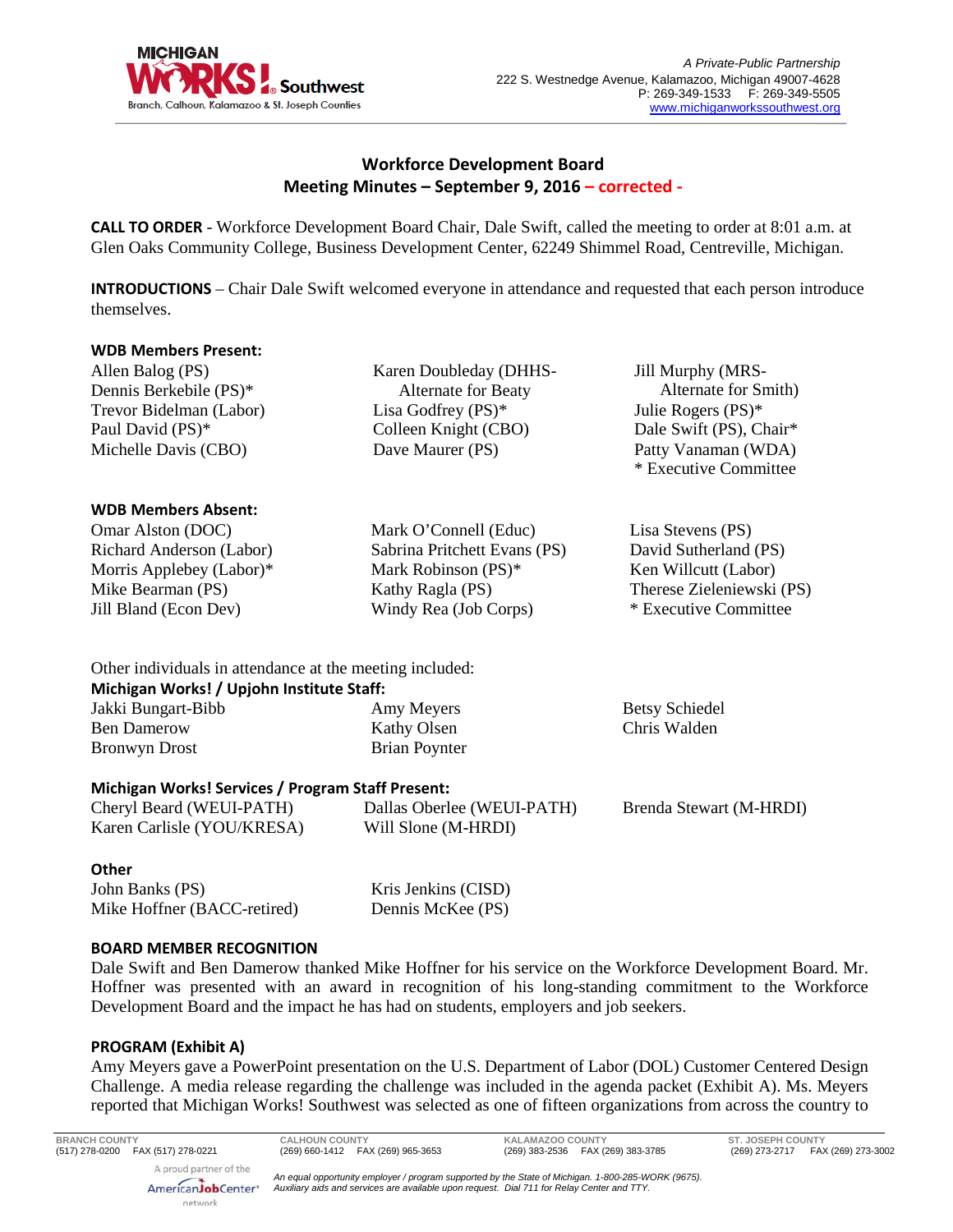present a customer centered design best practice at the White House on September 19, 2016. She reported that locally, great customer service has always been a priority but with the WIOA, there is an opportunity to further enhance the services for our customers. The WIOA "regulations specifically establish requirements of the onestops to collaborate to support a seamless customer-focused service delivery network."

The involvement of Michigan Works! Southwest with the design project began in April 2016 when the DOL posed a challenge to Workforce Investment Boards (WIBs) and other organizations nationwide to design and implement strategies that meet the expectation outlined in WIOA. A planning team consisting of representation from all of the programs under the One-Stop umbrella in the Michigan Works! Southwest area was developed. Other team members who were present at the meeting were introduced; they included Ben Damerow, Director; Jakki Bungart-Bibb, Director of Administration; Amy Meyers, Planning and Policy Manager; Cheryl Beard, Site Manager; and Betsy Schiedel, Employment Specialist. Ms. Meyers reported other team members Scott Cubberly, Talent Resource Coordinator and Eric Stewart, Service Center Administrator were in Battle Creek today at one of the BC Vision Opportunity Fairs. Information regarding the steps taken for the design challenge that included gathering data, analyzing the data and selecting a focus for the project was included in the presentation. Ms. Meyers reported that the team decided to align the challenge with the local strategic work plan and focused on improving the excellent customer service that individuals already receive when they come into the service center. The team examined how to take that service to the next level by prioritizing individualized services and engagement. In the presentation Ms. Meyers provided further details regarding four questions staff considered when examining the customer experience as well as details of a two-week trial and the related data from the trial period. In concluding, Ms. Meyers provided a couple of examples of specific customer experiences during the trial period.

Chair, Dale Swift stated this was a great accomplishment and he was proud of Michigan Works! Southwest. Board member, Julie Rogers concurred and asked about the cost. Ben Damerow reported that by design, most of the services at One-Stops are self-service and the majority of the One-Stop funding for Michigan Works! Southwest is used to cover fixed costs such as rent. Mr. Damerow thanked staff for their dedication to the project during a time when there were many other priorities with the new WIOA legislation.

### **TRANSPARENCY AND INTEGRITY OF WDB DECISIONS**

**Conflict of Interest and Disclosure** – Kathy Olsen asked members present if there were any items on the agenda requiring a vote for which a conflict of interest or a potential conflict of interest exists; and if so, the conflict should be declared at this time. There were none.

### **APPROVAL OF MINUTES (Exhibit B)**

**Motion made by Lisa Godfrey and supported by Dennis Berkebile to approve the Workforce Development Board Executive Committee meeting minutes of August 12, 2016. Motion carried.**

**CITIZENS' TIME** No comments.

**COMMITTEE REPORTS Monitoring and Evaluation Committee** – No report.

**Veterans Committee** – No report.

**Disability Awareness Resource Team (DART)** – Jill Murphy reported the next meeting for the Disability Awareness Resource Team (DART) Committee is scheduled for September 20, 2016. Subcommittees of DART have been meeting during the summer months and will be providing progress reports at the September 20 meeting. She also reported that there has been a lot of staff turnover and training for disability sensitivity is a priority for the committee.

### **Talent District Career Council (TDCC)** – No report

A proud partner of the *An equal opportunity employer / program supported by the State of Michigan. 1-800-285-WORK (9675). Auxiliary aids and services are available upon request. Dial 711 for Relay Center and TTY.* AmericanJobCenter\* network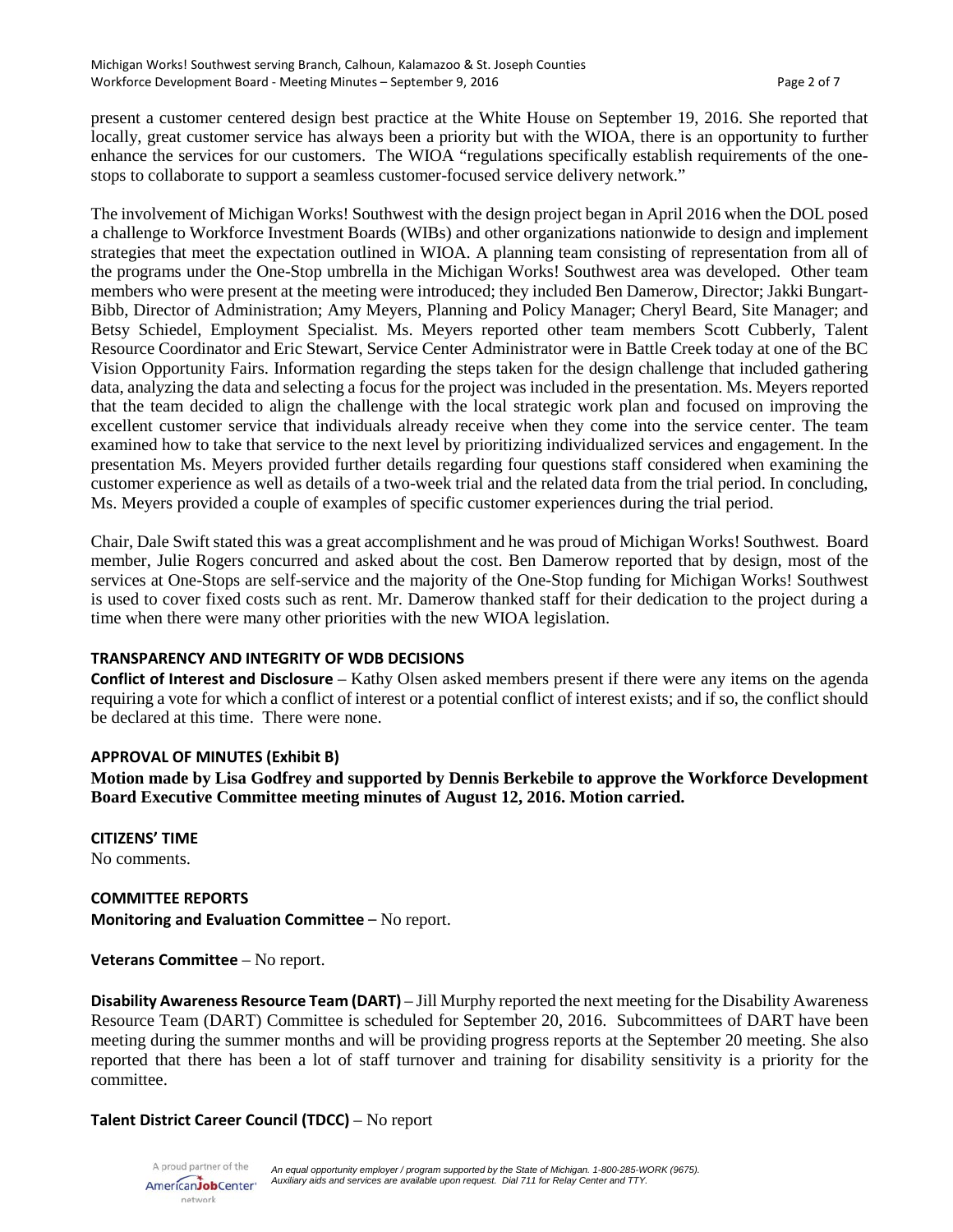### **NEW BUSINESS**

**WDB Plans (Exhibit C)** – Amy Meyers requested Board review and approval for the Capacity Building and Professional Development PY2016 Plan that included an allocation totaling \$156,250. A summary of the plan was included in the agenda packet (Exhibit C). She reported the funding is allocated to four regional areas in the State and Michigan Works! Southwest received similar funding during the previous four program years. Compared to the previous year, this allocation is an increase of \$6,250 for the region and the total increase statewide was \$25,000. The funds are passed through to the Michigan Works! Association and are used by the Association across the state and across the Michigan Works! system to assist in a number of areas including: professional development, technical assistance and trainings; and to assist with ongoing system development and proficiency.

## **Motion made by Dennis Berkebile and supported by Lisa Godfrey to approve the Capacity Building and Professional Development Allocations Plan for Program Year 2016. Motion carried.**

**WDB Inter-Governmental Agreement (Exhibit D) –** Ben Damerow reported the original Inter-Governmental Agreement for the four-county Michigan Works! Area took effect on October 1, 2014. At that time the area was referred to as Branch, Calhoun, Kalamazoo and St. Joseph Michigan Works!. In November 2014, the Board made the decision to be known as Michigan Works! Southwest; the new Agreement was updated to reflect this change. The time period for the Agreement was also changed to run from October 1, 2016 to September 30, 2018. The initial Agreement included a matrix that identified sector representatives for each county; this was replaced with approximate percentages for representation from each county which allows for more flexibility.

# **Motion made by Dennis Berkebile and supported by Colleen Knight to approve the Inter-Governmental Agreement for Michigan Works! Southwest for the time period from October 1, 2016 through September 30, 2018. Motion carried.**

**WDB Bylaws 2016-18 (Exhibit E) –** Kathy Olsen reported the WDB Bylaws were also updated to reflect the name change to Michigan Works! Southwest throughout the document. References to Board were changed to WDB; the sector representation chart was replaced with the percentages chart to align with the Inter-Governmental Agreement; and language was updated to align with WIOA legislation. She reported the Standing committees include Executive, Monitoring and the Disability Awareness Resource Team (DART); Advisory committees include Veterans and the Talent District Career Council; and Ad hoc committees include Marketing and Request for Proposals (RFP).

### **Motion made by Lisa Godfrey and supported by Dennis Berkebile to approve the Workforce Development Bylaws with an effective date of October 1, 2016. Motion carried.**

Ben Damerow reported that both documents will be forwarded to the four County Boards of Commissioners asking for their approval prior to October 1, 2016.

**WDB Appointments (Exhibit F1 & F2) –** Kathy Olsen requested Board consideration and approval of renewal and new private sector appointments to the Workforce Development Board for Michigan Works! Southwest. She reported that Dennis Berkebile's name should be removed from the memo that was included in the agenda packet (Exhibit F1). The appointments are for two-year terms beginning October 1, 2016 and ending September 30, 2018. She also requested Board consideration and approval of the appointment of Kris Jenkins to replace Mike Hoffner as an education representative for the balance of a three-year term that ends on September 30, 2017 and for Board approval to appoint Kris Jenkins as Chair of the Talent District Career Council (TDCC) for Region 8 (Exhibit F2).

**Motion made by Lisa Godfrey and supported by Dennis Berkebile to approve private sector renewal appointments of Allen Balog, Mike Bearman, Paul David, Lisa Godfrey, Tamara Hendricks, Derek King (alternate), David Maurer, Jan Opalewski, Sabrina Pritchett-Evans, Julie Rogers, David Sutherland, Dale Swift and Therese Zieleniewski; and to approve Shelly Klug (replacing Mark Robinson), John Banks,**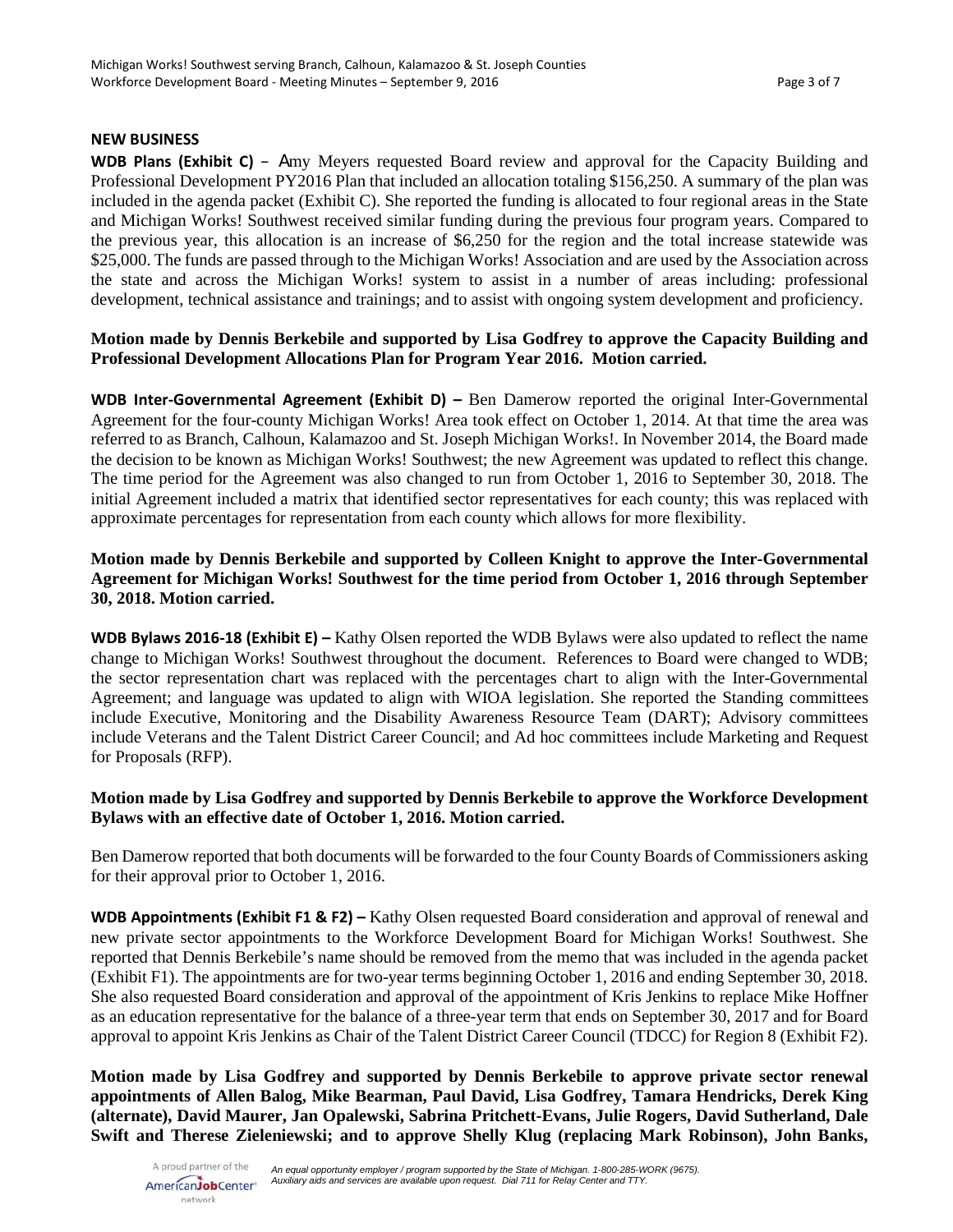**replacing Kathy Ragla, and Paul Gallagher, replacing Lisa Stevens as new appointments. These appointments are for two-year term beginning October 1, 2016 and ending September 30, 2018. The motion was also to approve the appointment of Kris Jenkins as Mike Hoffner's replacement, representing education for the balance of a three-year term that ends on September 30, 2017 and to approve Kris Jenkins as chair of the Region 8 talent District Career Council. Vote: Ayes-12, Nays-1 (Rogers). Motion carried.**

**Election of Chair and Vice Chair –** Dennis Berkebile reported the current term for the WDB chair and vice chair ends September 30, 2016. For the year beginning October 1, 2016, he recommended the nomination of Lisa Godfrey as chair and Therese Zieleniewski as vice chair. He reported Lisa Godfrey did confirm her willingness to serve as chair and that it has been twenty years since Lisa first served in this role; and that Lisa is pleased to return in that capacity. Dennis further reported Therese Zieleniewski's nomination is conditional until her willingness to serve could be confirmed when she returns from vacation.

**Motion made by Colleen Knight and supported by Paul David to approve the appointment of Lisa Godfrey as chair and Therese Zieleniewski as vice chair for the Michigan Works! Southwest Workforce Development Board for the new program year that begins October 1, 2016 and that confirmation of Therese Zieleniewski's willingness to serve is pending. Motion carried.** [Therese Zieleniewski's willingness to serve was confirmed following the meeting.]

#### **STAFF REPORTS**

**Marketing (Exhibit handed out at meeting)** – Kathy Olsen distributed a handout listing future business, hiring/career events and employment preparation/training opportunities currently scheduled. She reported recent media coverage included news articles on the USDOL Design Challenge, the Skilled Trades Training Fund (STTF) grant opportunity, recruiting for the next cohort for the EDGE training program, and the BC Vision Opportunity Fairs. She referred members to the social media data on page four of the Dashboard Report (Exhibit I) and reported these numbers continue to increase.

**Program Operations / Special Initiatives (Exhibit G)** – Dallas Oberlee reported on partnership with the *BC Vision*, Michigan Works! Southwest is assisting with six *Opportunity Fairs* that are scheduled in the Battle Creek area during the month of September. Staff will meet one-on-one with individuals at the Opportunity Fairs to help individuals prepare for the BC Vision Job Fair that is scheduled for September 22, 2016. This includes an Opportunity Fair that is scheduled the same day as the Job Fair. At these events, staff will also help individuals connect to community resources. She reported that Scott Cubberly and Eric Stewart have done a tremendous job scheduling the events and securing the necessary volunteers. A flyer advertising these events was included in the agenda packet (Exhibit G). She further reported that efforts are underway to recruit twelve individuals for the next cohort for the EDGE training. The EDGE funding expires at the end of December and this final cohort will be focused on CNA training. She reported the first EDGE cohort was also focused on CNA training and the cohorts in between were all focused on manufacturing. Ms. Oberlee also referenced data on page four of the Dashboard Report (Exhibit I).

**Workforce Innovation Fund Update** – Ben Damerow introduced Bronwyn Drost, Project Manager for the Workforce Innovation Fund. He reported Bronwyn has previous experience working for Michigan Works! as a service center manager and she also has experience working for MEDC. Ms. Drost reported 20 employers are being served through the Employer Resource Network and 139 employee contacts were made during the month of July. Of the 1,144 employee contacts made year-to-date, 295 of those were in Kalamazoo County, 186 in St. Joseph County, and 663 in Calhoun County. Month of July and year-to-date data was included on page four of the Dashboard Report (Exhibit I). She reported the primary resources that employees ask for assistance with include transportation, utilities, bridge loans, housing and career ladder coaching. Staff are exploring how to implement the career ladder coaching and they are also working with economic developers to connect into expansion and retention projects in the area.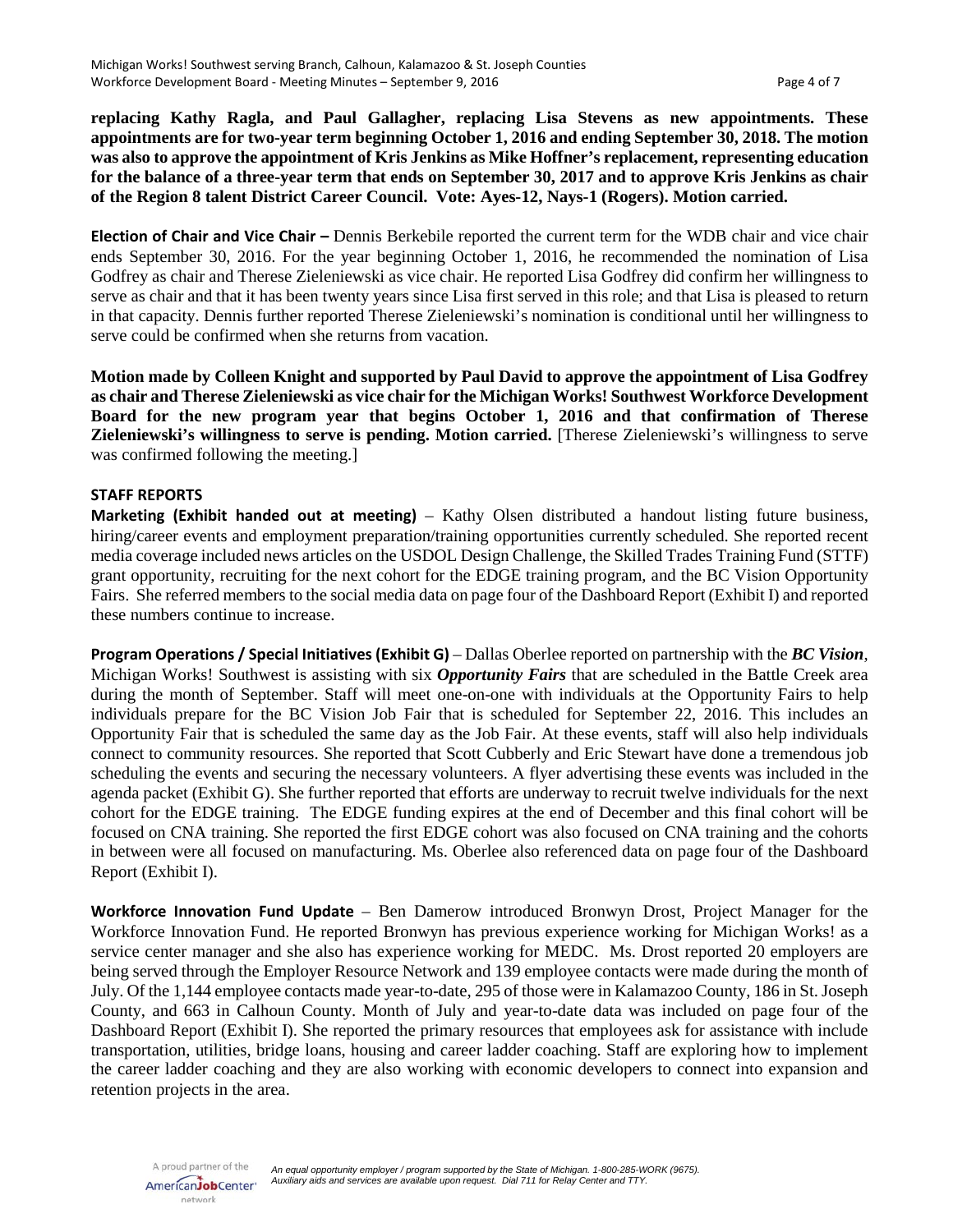**Business Services and Skilled Trades Training Fund (STTF) Update** – Chris Walden reported business services staff have given eleven *STTF presentations* so far this fall, this included the first virtual presentation plus two impromptu presentations, one to the Battle Creek Unlimited HR group and another to members of the Albion Chamber. More than 80 individuals from more than 50 companies throughout the four-county area attended the STTF information sessions. Ben Damerow reported that Jill Bland sent an email thanking both Chris Walden and Kara Stewart for their work with the STTF grant project and apologized for having to miss today's meeting.

Chris Walden reported the next *MiCareerQuest Southwest* is scheduled for November 1 and 2, 2016 at the Kalamazoo Expo Center. The event is an amazing hands-on opportunity for youth to interact with businesses. Dave Maurer reported there will be an open house on the evening of November 1 that is open to the general public.

Chris Walden also reported that on Monday, October 3, 2016 from 10:00 – 11:30 a.m., Kara Stewart, Kathy Olsen and he will give a presentation at the *Michigan Works! Association's Annual Conference*. The presentation is titled: Talent Highway, Road to Careers and Success. The presentation will highlight many of the events held during the past year, the non-traditional partners, youth and parents. He also reported Michigan Works! Southwest is presenting at an upcoming event in Battle Creek titled *Bridge to Understanding: Facts and Opportunities* to help connect returning citizens to opportunities. The opening of the *satellite site in Albion* has experienced some construction and furniture delays. A groundbreaking ceremony will take place in mid-October and the site is scheduled to open in November.

**Labor Market Information (LMI) (Exhibit H)** - Labor market reports generated from Burning Glass Analytics and Real Time Jobs Data that identified the top detailed occupations, skills greatest in demand, and employers with the most job openings in Prosperity Region 8, Michigan Works! Southwest, and each of the four counties in the MW Southwest Area for the period July 1 through August 31, 2016 were included in the agenda packet.

**Dashboard Report (Exhibit I)** – Jakki Bungart-Bibb reported on the Michigan Works! Southwest Dashboard Report (Exhibit I) that was included in the agenda packet. Staff will continue to tweak the report based on feedback received and relevant topics or current projects that surface during the program year. Per request, the *labor participation* monthly and annual changes, broken down by county, was added to page one of the report. The labor participation data is from July and the changes with job losses is mainly due to the layoff of support staff in education for the summer. She highlighted that the Battle Creek MSA data shows 1,300 jobs above the 2007 prerecession job level and Kalamazoo County data shows 2,700 jobs above the 2007 pre-recession job level. She reported that twice each year, the Bureau of Labor Market Information and Strategic Initiatives publishes data broken down by Michigan Works! area and data from that report was added to the right side of the same page. She reported that the *online job demand measures* are populated by their "help wanted online" data system which is similar to Burning Glass analytics. In summarizing the data, she reported that of the 8,610 job postings online last quarter, over 50% required a high school diploma or less and the top positions advertised in the four-county area were for truck drivers and registered nurses.

Ms. Bibb reported there were over 13,000 *visits to service centers* in the Michigan Works! Southwest area during the month of August and referred members to page two of the report. The number of people assisted with employment, the retention rate and total earning reported in the *Employment Services* section comes from a state populated report based on the wage record system. This information is available on the same quarterly schedule as the customer and employer satisfaction data that also appears on this page. During the time period July 1, 2015 through June 30, 2016, over 7,900 individuals were assisted with employment for total earnings of over \$127 million dollars. The Entered Employment rate for *WIOA services* is displayed in lower left corner of the same page. Due to the State's delayed reporting system, the first quarter performance reports for the current year were not available at this time; however, the number of current registrations in WIOA programs is available and appears below the Entered Employment Rate. A *work-based learning and training* section broken down by work experience, on-the-job training and training was added to the report and also appears on this page. The training data includes apprenticeships, classroom and occupational skills training. During the months of July and August, 134 customers participated in work-based learning or training activities.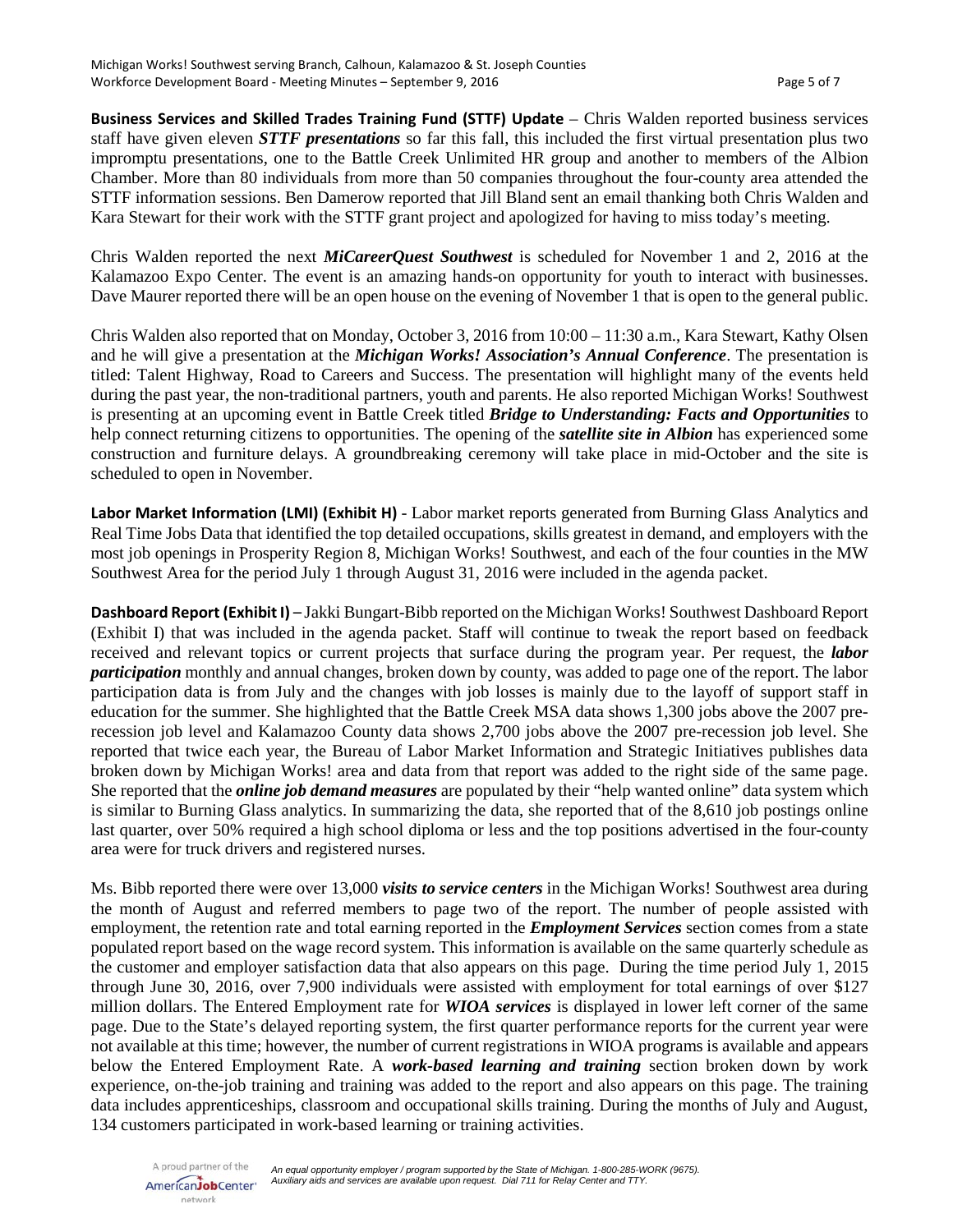The data for the *AEP/PATH employment services* appears on page three of the report. Ms. Bibb reported the work participation rate for Michigan Works! Southwest is over 68% and continues to stay above the 50% state goal. The PATH employment rate is at 52% for Michigan Works! Southwest. She highlighted the data in the upper right corner of the same page that shows 189 individuals gained employment during the Application Eligibility Period (AEP) and reported that these individuals are not included in the employment rate. She reported a further breakdown of the AEP data is also included on this page. The data includes the number of referrals to AEP, the number attended, the number completed, and for those that do not complete, it shows the reason why. The average year-to-date of the AEP pass rate along with an average of the percentage of failures that are outside of program control was added to the chart. The pass rate for the month of July is 60% which is an increase from the previous month. Data for the Prisoner Re-entry (PR) and the Food Assistance Employment and Training (FAE&T) Programs is listed at the bottom of the same page.

Ms. Bibb reported page four is a snapshot of the information provided in the reports given by staff earlier in the meeting. Board member, Dennis Berkebile asked for clarification regarding the accuracy of the labor participation data. [Following the meeting, an updated dashboard was emailed to members that included a footnote pertaining to a 175-person margin of error regarding the labor participation data obtained from the State.]

**Director's Report** – Ben Damerow distributed the Director's Report dated September 9, 2016. He reported the *United States Department of Labor (USDOL)* staff were on site at the Battle Creek Service Center on July 26 and 27, 2016 to assess implementation of the Workforce Innovation and Opportunity Act (WIOA) for the State of Michigan. Items reviewed included governance, partnerships, work-based training policies and program services. Amy Meyers and Jakki Bungart-Bibb did a great job putting together documentation for USDOL based on the 70 page review guide that was provided. Opportunities for improvement identified during the USDOL visit included completion of memorandums of understanding, cost sharing agreements with state partners, transitional employment policies, and registered pre-apprenticeships on the eligible training provider list. USDOL will be visiting each state to assess WIOA implementation and they complimented Michigan Works! Southwest and the State of Michigan for the progress made thus far.

Mr. Damerow reported Governor Snyder named *Wanda Stokes as the Director of the Talent Investment Agency*; she replaces Stephanie Comai. Ms. Stokes was previously the Deputy Director of the Department of Licensing and Regulatory Affairs and has a tremendous amount of experience with state government.

Mr. Damerow also reported that the *Regional Prosperity Initiative (RPI) Committee* met on August 4, 2016 and approved a "Talent Matching System" project submitted by the Upjohn Institute. The project aims to enable business and education leaders to efficiently match talent with available and potential training resources and labor demands throughout the region. The purpose of the project is to assess both aspects of the local labor market, supply and demand, in an effort to assist local business and education leaders with the identification and implementation of talent matching strategies in Southwest Michigan. The basis of these strategies will include the leveraging and coordination of existing resources, identification of gaps and forecasting future needs, all in an effort to develop, attract and retain talent while preparing for in-demand careers. The Upjohn Institute will take the lead on this project and will be working with business services staff throughout the project. Project updates will be provided to the Regional Prosperity Initiative (RPI) Committee and the Workforce Development Board.

### **OLD BUSINESS**

None.

### **MEMBER'S TIME**

Michelle Davis reported that Housing Resources, Inc. is now operating housing assistance funded by the *Kalamazoo County Housing millage* and that these funds will be used to help a minimum of 100 families with housing assistance and case management for a period of one year to help stabilize their housing. To be eligible, the families must be homeless, have some income and have K-12 school age children in Kalamazoo County. The

A proud partner of the *An equal opportunity employer / program supported by the State of Michigan. 1-800-285-WORK (9675). Auxiliary aids and services are available upon request. Dial 711 for Relay Center and TTY.* AmericanJobCenter\* network